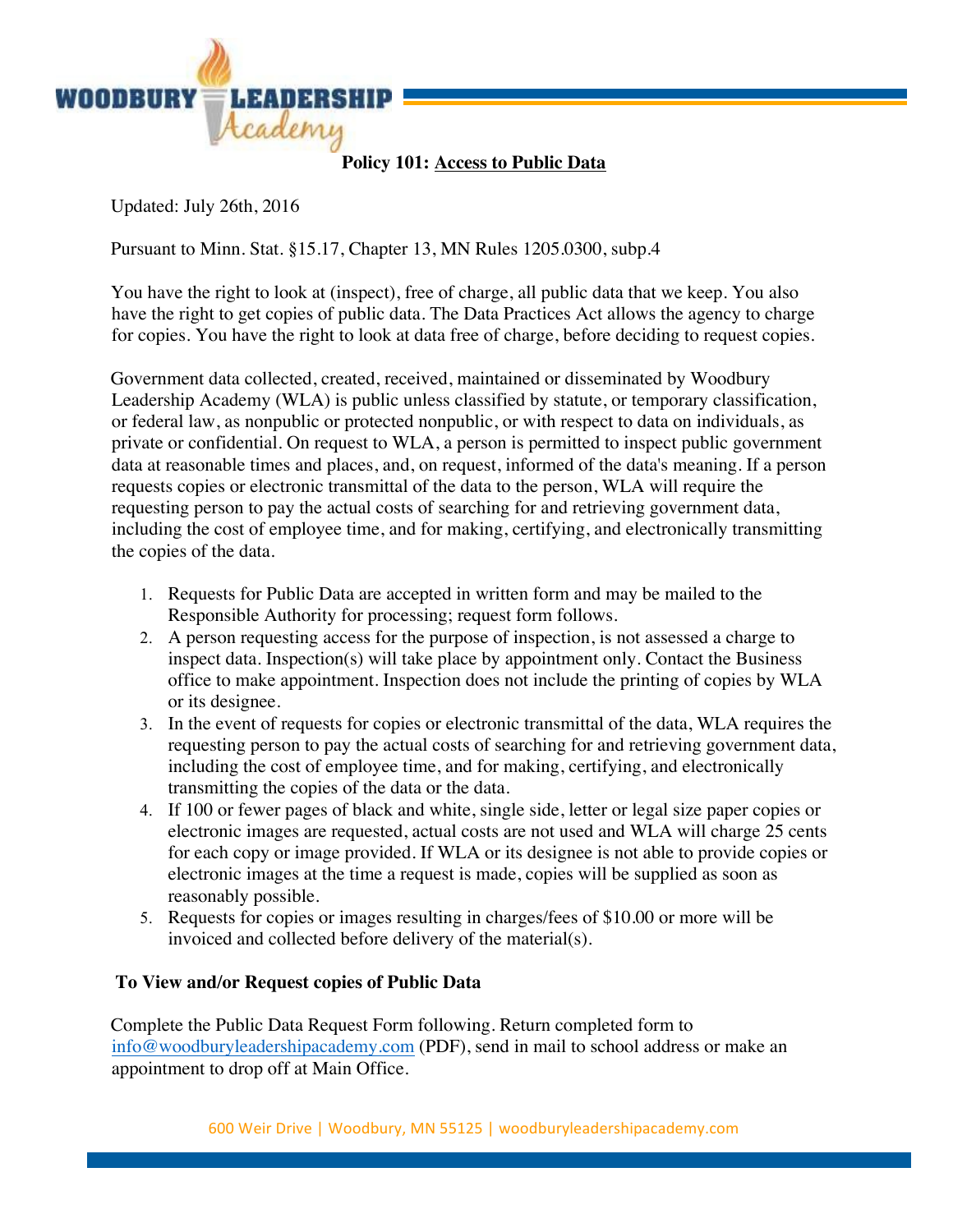

## **How We Respond to a Data Request**

Please allow up to ten (10) business days, excluding Saturdays, Sundays and legal holidays, for a preliminary reply to your request:

- If we do not have the data, we will notify you in writing as soon as reasonably possible
- If we have the data, but the data is/are not public, we will notify you in writing as soon as reasonably possible and state which specific law says the data are not public.
- If we have the data, and the data are public, we will respond to your request appropriately and promptly, within a reasonable amount of time by doing one of the following:
	- o Arrange a date, time, and place to inspect data for free, if your request is to look at the data, or
	- o Provide you with copies of the data as soon as reasonably possible. You may choose to pick up your copies or, if you provide the means of contact, we will mail, email, or fax them to you.

The Data Practices Act does not require us to create or collect new data in response to a data request if we do not already have the data, or to provide data in a specific form or arrangement if we do not keep data in that form or arrangement. The Data Practices Act does not require us to answer questions that are not requests for data.

*This document is based on mode materials prepared by the Information and Policy Analysis Division of the Minnesota Department of Administration*